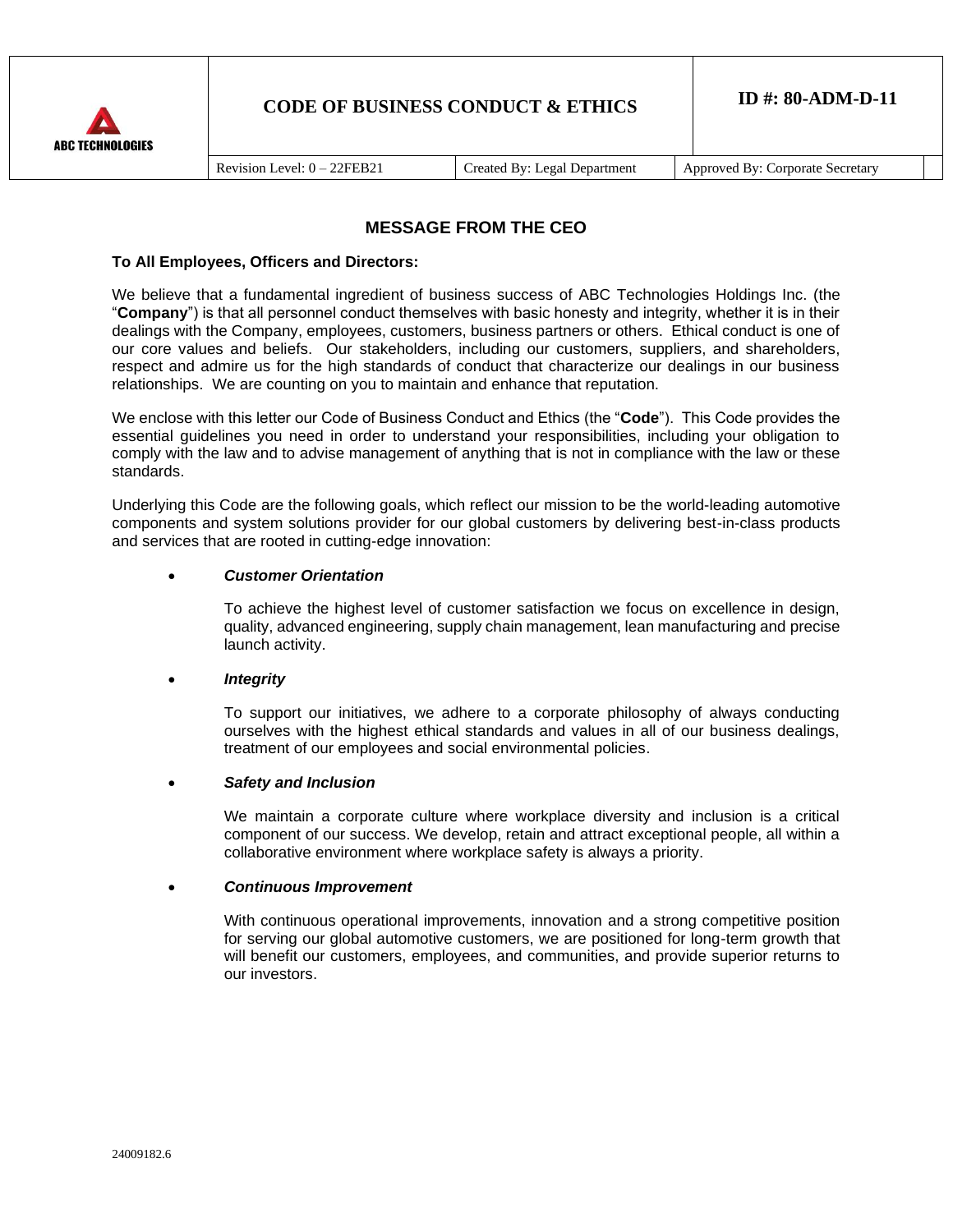**Todd Sheppelman**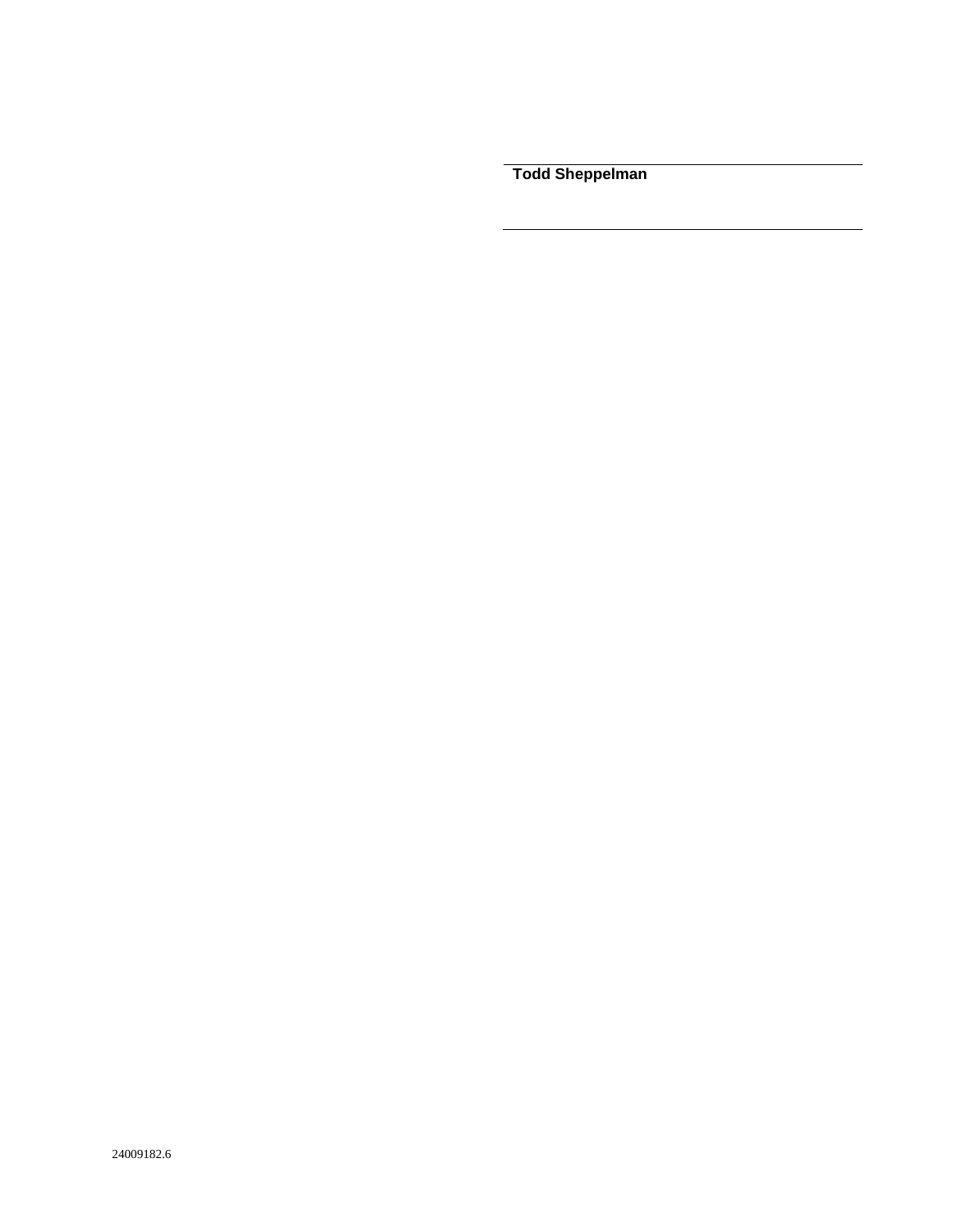## **ABC TECHNOLOGIES INC.**

## **CODE OF BUSINESS CONDUCT AND ETHICS**

## **As of February 22, 2021**

## **1. Introduction**

This Code of Business Conduct and Ethics ("**Code**") has been adopted by our Board of Directors to summarize the standards of business conduct that must guide our actions. This Code applies to all directors, officers, and employees of ABC Technologies Holdings Inc. and its subsidiaries (the "**Company**"). The Company has issued this Code to deter wrongdoing and to promote:

- honest and ethical conduct, including the ethical handling of actual or apparent conflicts of interest between personal and professional relationships;
- avoidance of conflicts of interest with the interests of the Company, including disclosure to an appropriate person of any material transaction or relationship that reasonably could be expected to give rise to such a conflict;
- confidentiality of corporate information;
- protection and proper use of corporate assets and opportunities;
- compliance with applicable governmental laws, rules and regulations;
- the prompt internal reporting of any violations of this Code to an appropriate person or person identified in the Code; and
- accountability for adherence to the Code.

This Code provides guidance to you on your ethical and legal responsibilities. It is designed to help you make the right choices and decisions if and when you are confronted with difficult situations; and is our minimum standard of expected behavior. We expect all directors, officers and employees worldwide to comply with the Code, and the Company is committed to taking prompt and consistent action against violations of the Code. Violation of the standards outlined in the Code may be grounds for disciplinary action up to and including termination of employment or other business relationships. Employees, officers and directors who are aware of suspected misconduct, illegal activities, fraud, abuse of the Company's assets or violations of the standards outlined in the Code are responsible for reporting such matters.

Because rapid changes in our industry and regulatory environment constantly pose new ethical and legal considerations, no set of guidelines should be considered to be the absolute last word under all circumstances. Although laws and customs will vary in the many different countries in which we operate, our basic ethical responsibilities are global. In some instances, there may be a conflict between the laws of countries that apply to the operations of the Company. When you encounter such a conflict, you should consult the Company's Senior Legal Counsel to understand how to resolve that conflict properly.

### **2. Basic Obligations**

Under the Company's ethical standards, directors, officers and employees share certain responsibilities. It is your responsibility to (a) become familiar with, and conduct Company business in compliance with, applicable laws, rules and regulations and this Code; (b) treat all Company employees, customers and business partners in an honest and fair manner; (c) avoid situations where your personal interests are, or appear to be, in conflict with the Company interests; and (d) safeguard and properly use the Company's proprietary and confidential information, assets and resources, as well as those of the Company's customers and business partners.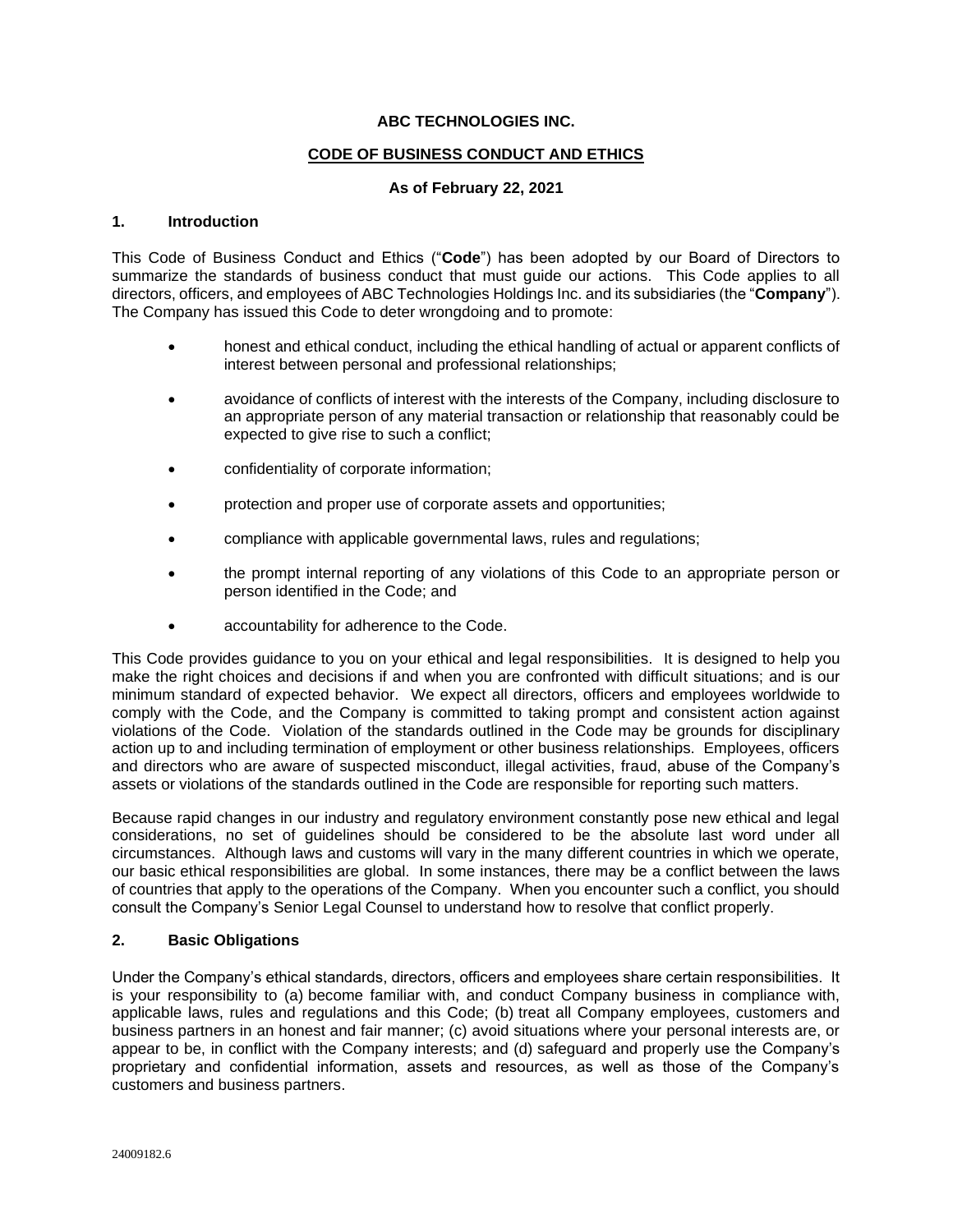Certain of the Company's policies are complemented by specific responsibilities set forth in documents such as the Company Employee Handbook, your employment agreement, the confidentiality agreement you signed with the Company, the Company's Insider Trading Policy and the Company's Disclosure Policy. Those polices should be separately consulted by the Company directors, officers and employees and are not incorporated by reference into this Code. Please consult with Human Resources for copies of any policies that cannot be accessed through the Human Resources Web Page on the MyABC portal.

# **3. ABC Compliance Committee**

The Company has created a Compliance Committee to address questions and concerns regarding the Code and any violations of the Code. This Committee is comprised of members of management and contact information for its members can be located on the MyABC portal.

The Compliance Committee has responsibility for overseeing compliance with the Code and other related policies and procedures. The Compliance Committee has the authority to bring matters to the attention of the President and Chief Executive Officer, the Chief Financial Officer, and the Chairman of the Board of Directors. This Committee reports regularly to the Nominating and Corporate Governance Committee summarizing each instance of suspected and/or confirmed criminal or civil wrongdoing reported to the Compliance Committee.

## **4. Raising Concerns**

If you should learn of a potential or suspected violation of the Code, you have an obligation to promptly report the violation. You may do so orally or in writing and, if preferred, anonymously. You have several options for raising concerns:

- 1. Raise your concerns with your manager;
- 2. Raise your concerns with your local Human Resources representative;
- 3. Raise your concerns with the Company's Senior Legal Counsel;
- 4. Raise your concerns with the Compliance Committee; or
- 5. Raise your concerns, anonymously if preferred, through the Whistleblower Hotline at the numbers set out in Appendix I.

If the issue or concern is related to the internal accounting controls of the Company or any accounting or auditing matter, the Compliance Committee will report it directly to the Audit Committee of the Board of Directors.

## **5. Policy Against Retaliation**

The Company prohibits any director or employee from retaliating or taking adverse action against anyone for raising in good faith suspected conduct violations or helping to resolve a conduct concern. Any individual who has been found to have engaged in retaliation against a Company director, officer or employee for raising, in good faith, a conduct concern or for participating in the investigation of such a concern may be subject to discipline, up to and including termination of employment or other business relationships. If any individual believes that he or she has been subjected to such retaliation, that person is encouraged to report the situation as soon as possible as detailed in the "Raising Concerns" section above.

## **6. Conflicts of Interest**

Directors, officers and employees should not engage in any activity, practice or act which conflicts with the interests of the Company. A conflict of interest occurs when a director, officer or employee places or finds himself/herself in a position where his/her private interests conflict with the interests of the Company or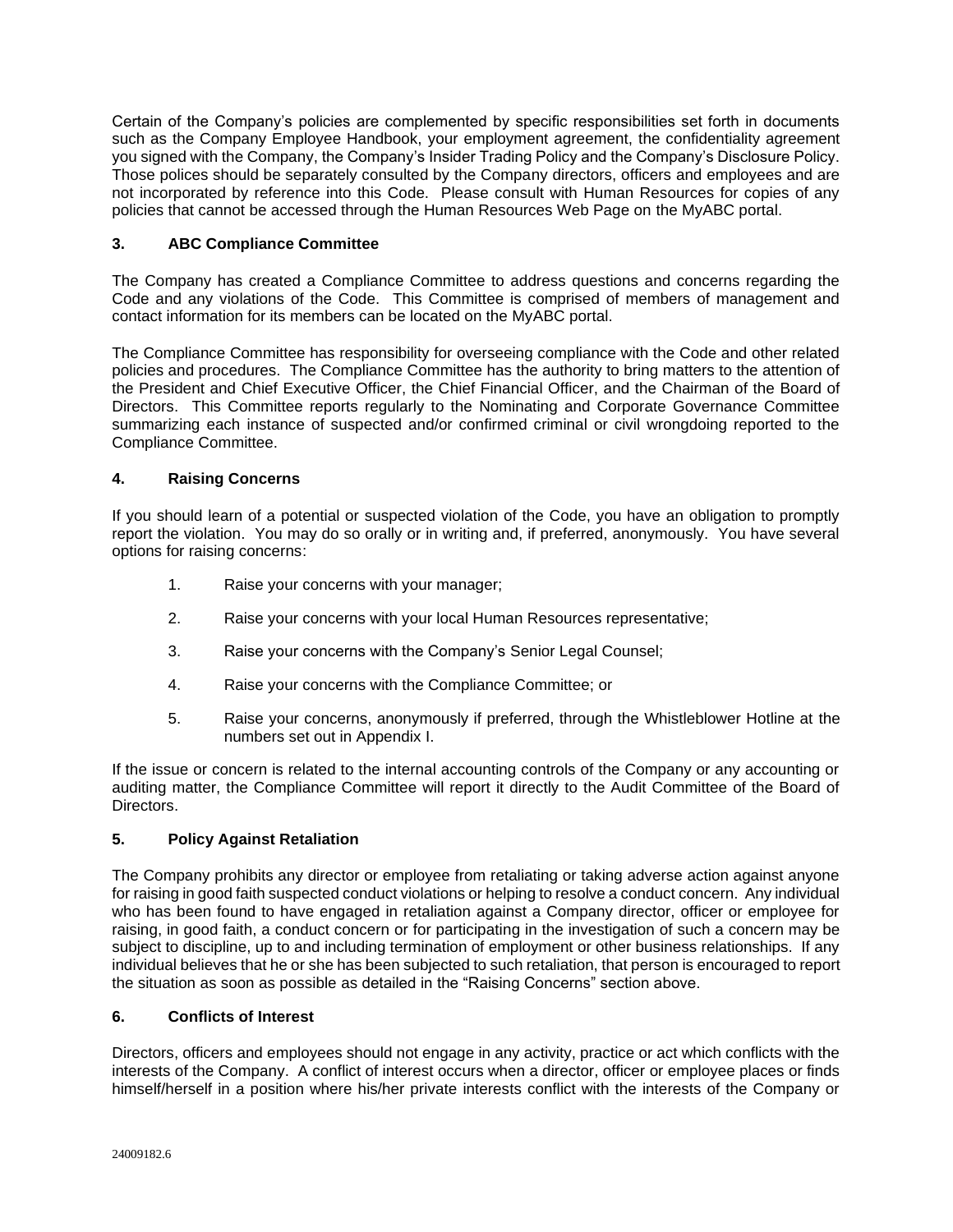have an adverse affect on the employee's motivation or the proper performance of their job. Examples of such conflicts could include, but are not limited to:

- accepting outside employment with, or accepting personal payments from, any organization which does business with the Company or is a competitor of the Company;
- accepting or giving gifts of more than modest value to or from vendors or clients of the Company;
- competing with the Company for the purchase or sale of property, services or other interests or taking personal advantage of an opportunity in which the Company has an interest;
- personally having immediate family members who have a financial interest in a firm which does business with the Company; and
- having an interest in a transaction involving the Company or a customer, business partner or supplier (not including routine investments in publicly traded companies).

Directors, officers and employees must not place themselves or remain in a position in which their private interests conflict or interfere with the interests of the Company or create the appearance of such interference.

If the Company determines that an employee's outside work interferes with performance or the ability to meet the requirements of the Company, as they are modified from time to time, the employee may be asked to terminate the outside employment if he or she wishes to remain employed by the Company. To protect the interests of both the employees and the Company, any such outside work or other activity that involves potential or apparent conflict of interest may be undertaken only after disclosure to the Company by the employee and review and approval by management.

## **7. Confidentiality Concerning Company Affairs**

It is the Company's policy that business affairs of the Company are confidential and should not be discussed with anyone outside the organization except for information that has, already been made available to the public. As a prerequisite and condition of employment, all employees and officers must sign a written agreement confirming this obligation.

## **8. Competition and Fair Dealing**

We seek to outperform our competition fairly and honestly. We seek competitive advantages through superior performance, not through unethical or illegal business practices. Information about other companies and organizations, including competitors, must be gathered using appropriate methods. Illegal practices such as trespassing, burglary, misrepresentation, wiretapping and stealing are strictly prohibited. Each employee and officer should endeavour to respect the rights of, and deal fairly with, our customers, suppliers, competitors and employees.

### **9. Insider Trading**

The Company encourages all employees to become shareholders on a long-term investment basis. However, management, employees, members of the Board of Directors and others who are in a "special relationship" with the Company from time to time, may become aware of corporate developments or plans which may affect the value of the Company's shares (inside information) before these developments or plans are made public. Black Out periods occur certain times throughout the year and during this time, all Company employees, officers and directors are prohibited from buying or selling the Company's securities on the TSX. In order to avoid civil and criminal insider trading violations, the Company has established an Insider Trading Policy. As a prerequisite and condition of employment, all employees and officers must sign an acknowledgment by which they agree to adhere to this policy.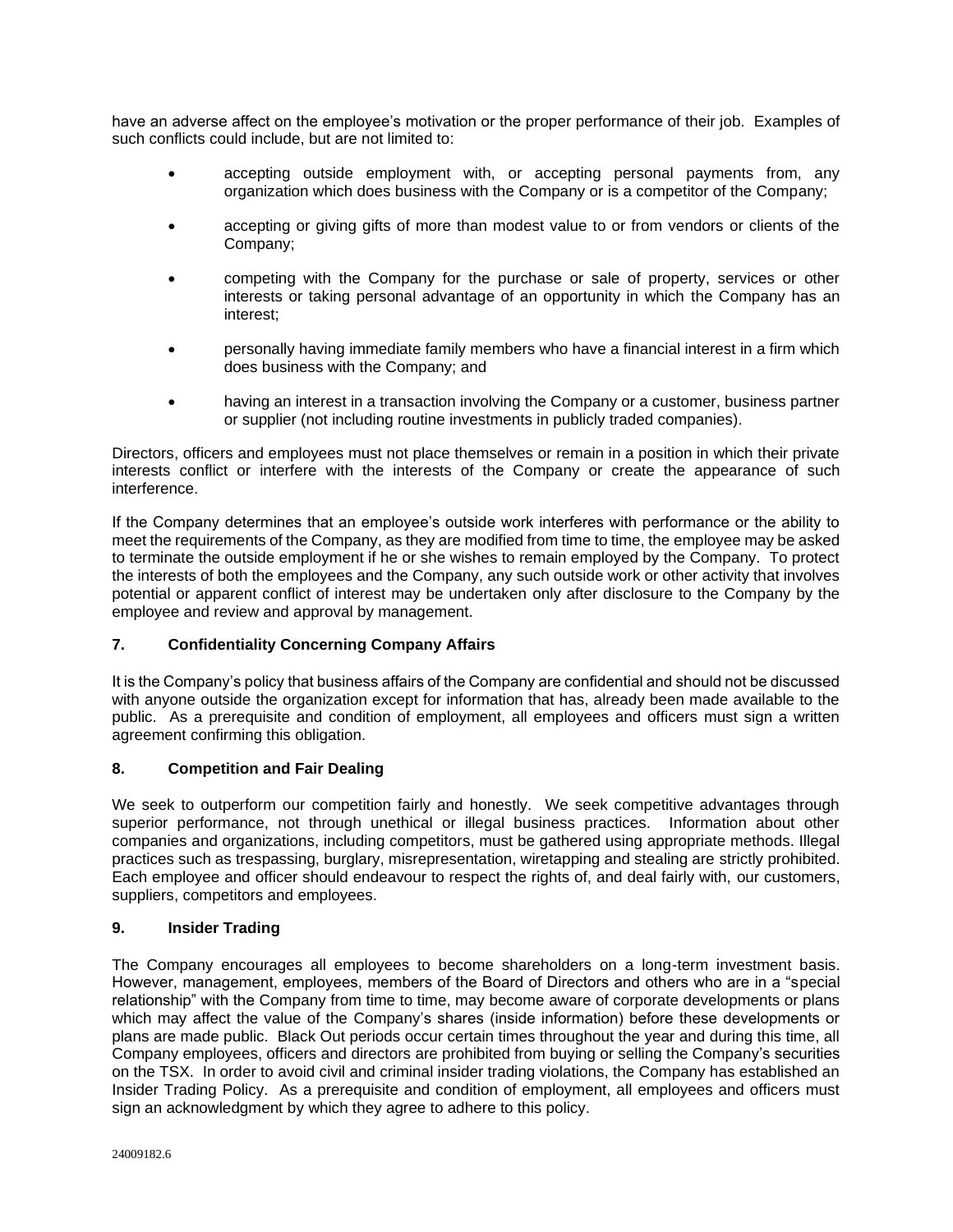## **10. Telecommunications**

Telecommunications facilities of the Company such as telephone, cellular phones, facsimile, internet and email are Company property. Use of these facilities imposes certain responsibilities and obligations on all employees, officers and directors. Usage must be ethical and honest with a view to preservation of and due respect for Company's intellectual property, security systems, personal privacy, and freedom of others from intimidation, harassment, or unwanted annoyance.

## **11. Disclosure**

The Company is committed to providing timely, consistent and credible dissemination of information, consistent with disclosure requirements under applicable securities laws. The goal of our Disclosure Policy is to raise awareness of the Company's approach to disclosure among the board of directors, officers and employees and those authorized to speak on behalf of the Company.

The Disclosure Policy extends to all employees and officers of the Company, its Board of Directors and those authorized to speak on its behalf. It covers disclosures in documents filed with the securities regulators and written statements made in the Company's annual and quarterly reports, news releases, letter to shareholders, presentations by senior management, information contained on the Company's web site and other electronic communications. It extends to oral statements made in meetings and telephone conversations with members of the investment community (which includes analysts, investors, investment dealers, brokers, investment advisers and investment managers), interviews with the media as well as speeches and conference calls. As a prerequisite and condition of employment, all employees must sign an acknowledgment by which they agree to adhere to this policy, which is provided to the new hire prior to his/her start date.

## **12. Accuracy of Company Records**

As a public company, we are required to record and publicly report all internal and external financial records in compliance with International Financial Reporting Standards (IFRS). Therefore, you are responsible for ensuring the accuracy of all books and records within your control and complying with all Company policies and internal controls. All Company information must be reported accurately, whether in internal personnel, safety, or other records or in information we release to the public or file with government agencies.

## **13. Financial Reporting and Disclosure Controls**

As a public company, we are required to file periodic and other reports with the Securities Commissions and to make certain public communications. We are required by the Securities Commissions to maintain effective "disclosure controls and procedures" so that financial and non-financial information is reported timely and accurately both to our senior management and in the filings we make. You are expected, within the scope of your employment duties, to support the effectiveness of our disclosure controls and procedures, including through adherence to our Disclosure Policy.

### **14. Compliance with All Laws, Rules and Regulations**

Obeying the law, both in letter and in spirit, is the foundation on which this Company's ethical standards are premised. The Company is committed to compliance with all laws, rules, and regulations, including but not limited to those laws and regulations applicable to the Company's securities and trading in such securities, as well as any rules promulgated by any exchange on which the Company's shares are listed.

### **15. Customers and Business Partners**

We strive to achieve satisfied customers who will be repeat buyers of our products and services and to building mutually advantageous alliances with our business partners.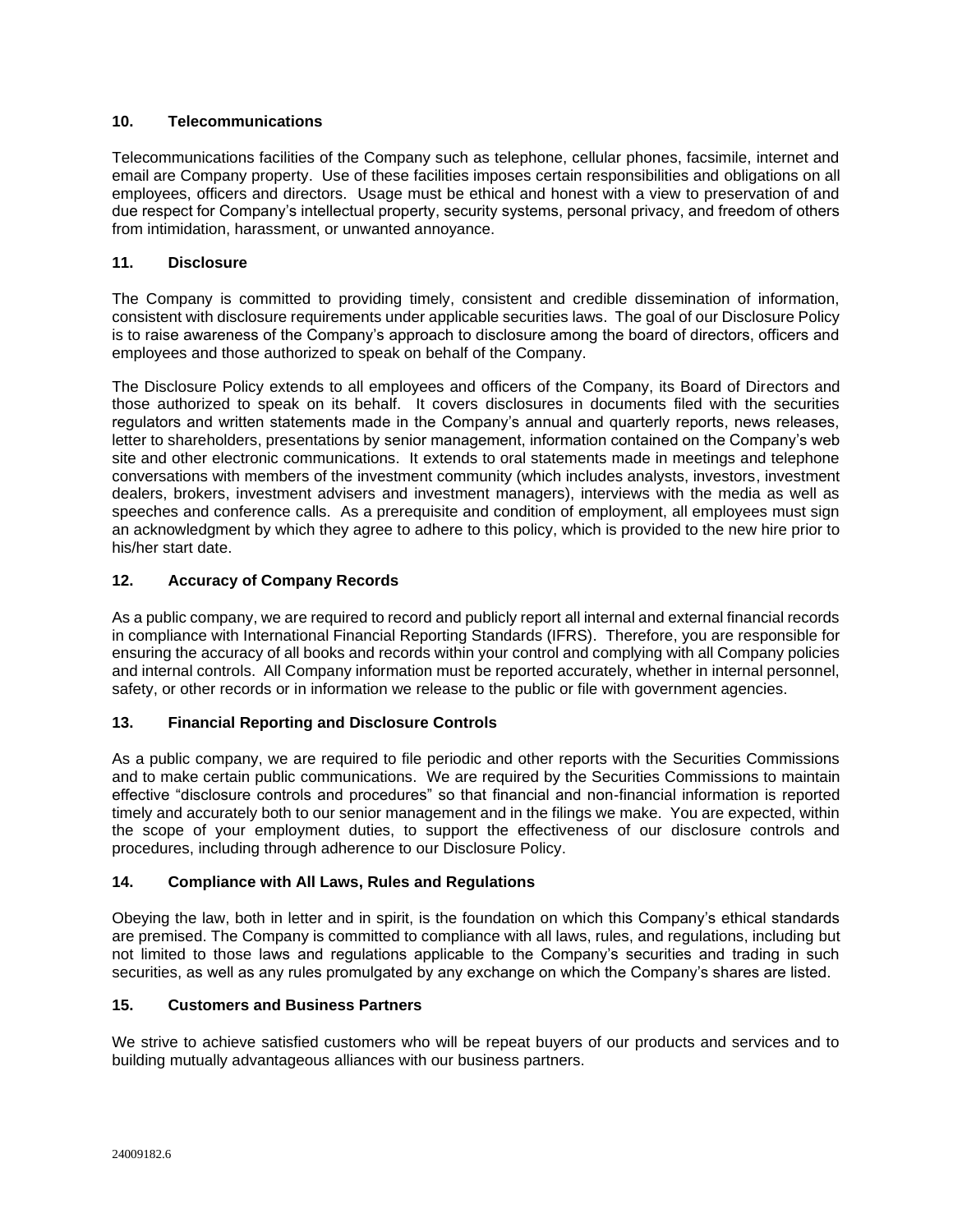Our long-term reputation and business viability depend upon our continued maintenance of the high quality of the products and services we provide. We are committed to delivering products that perform as documented and as represented to the customer.

Our policy is to build lasting relationships with our customers and business partners through superior delivery and execution and honest sales and marketing. We will comply with applicable advertising laws and standards, including a commitment that our advertising and marketing will be truthful, non-deceptive and fair and will be backed up with evidence before advertising claims are made. Our policy also prohibits making false or deceptive statements about our competitors and giving or accepting kickbacks, bribes, inappropriate gifts and other matters prohibited under the conflict of interest topic in this Code.

## **16. Health and Safety**

The Company is committed to making the work environment safe, secure and healthy for its employees and others. The Company complies with all applicable laws and regulations relating to safety and health in the workplace. We expect each employee to promote a positive working environment for all. You are expected to consult and comply with all Company rules and policies regarding workplace conduct and safety. You should immediately report any unsafe or hazardous conditions or materials, injuries, and accidents connected with our business and any activity that compromises Company security to your supervisor. You must not work under the influence of any substances that would impair the safety of others. All threats or acts of physical violence or intimidation are strictly prohibited.

## **17. Respect for Our Employees**

The Company's employment decisions will be based on reasons related to our business, such as job performance, individual skills and talents, and other business-related factors. The Company policy requires adherence to all national, provincial or other local employment laws. In addition to any other requirements of applicable laws in a particular jurisdiction, the Company policy prohibits discrimination in any aspect of employment based on race, color, religion, sex, national origin, disability or age, within the meaning of applicable laws.

# **18. Abusive or Harassing Conduct Prohibited**

The Company prohibits abusive or harassing conduct by our employees and officers toward others, such as unwelcome sexual advances, comments based on ethnicity, religion or race, or other non-business, personal comments or conduct that make others uncomfortable in their employment with us. We encourage and expect you to report harassment or other inappropriate conduct as soon as it occurs.

## **19. Privacy**

The Company, and companies and individuals authorized by the Company, collect and maintain personal information that relates to your employment, including compensation, medical and benefit information. The Company follows procedures to protect information wherever it is stored or processed, and access to your personal information is restricted. Your personal information will only be released to outside parties in accordance with the Company's policies and applicable legal requirements. Employees, officers and directors who have access to personal information must ensure that personal information is not disclosed in violation of the Company's policies or practices or applicable law.

### **20. Waivers and Amendments**

Only the Board of Directors may waive application of or amend any provision of this Code. As a general matter, the Board of Directors does not expect to grant waivers. A request for such a waiver should be submitted in writing to the Board of Directors, Attention: Chair of the Nominating and Corporate Governance Committee, for its consideration. The Company will promptly disclose to investors all substantive amendments to the Code, as well as all waivers of the Code granted to directors or officers in accordance with applicable laws and regulations.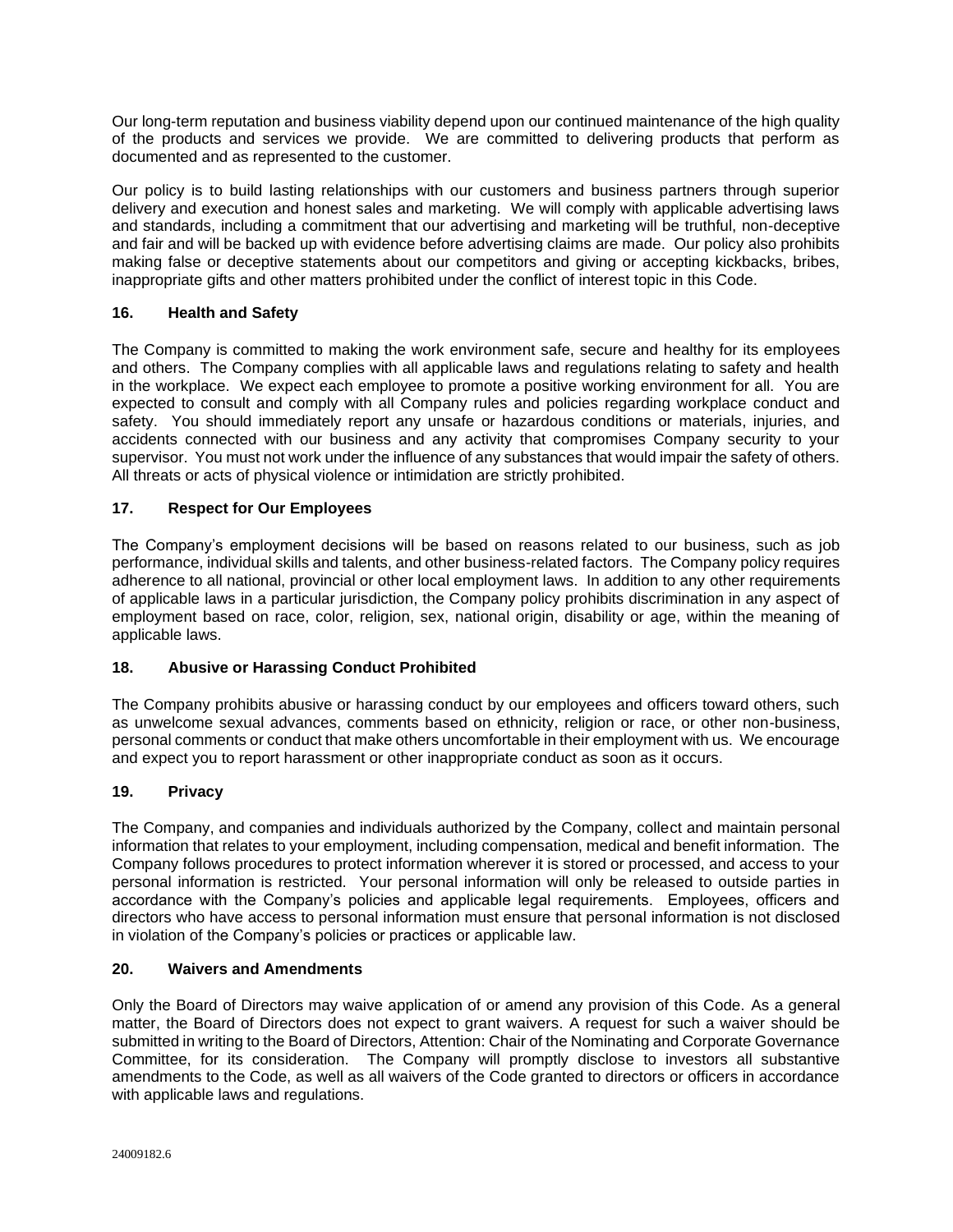# **21. No Rights Created**

This Code is a statement of the fundamental principles and key policies and procedures that govern the conduct of our business. It is not intended to and does not, in any way, constitute an employment contract or an assurance of continued employment or create any rights in any employee, director, client, supplier, competitor, stockholder or any other person or entity.

**\* \* \* \* \* \***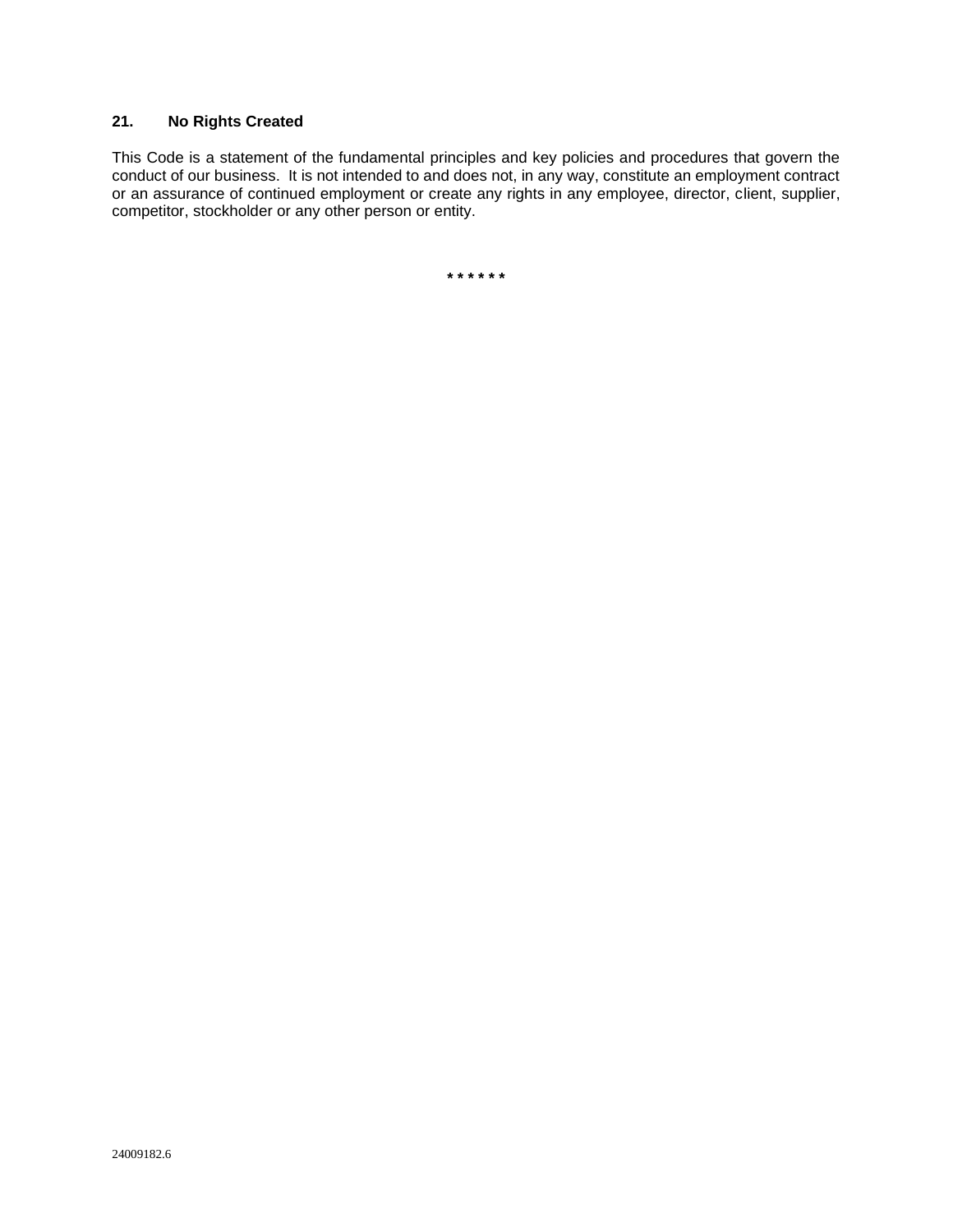### **Receipt of Code of Business Conduct and Ethics**

I have received a copy of the ABC Technologies Holdings Inc. (the "**Company**") Code of Business Conduct and Ethics (the "**Code**") and acknowledge that I have read and understand its contents. I understand my obligation to comply with this Code, and my obligation to report to appropriate personnel within the Company any and all suspected violations of this Code. I understand that the Company expressly prohibits any director, officer or employee from retaliating against any other such person for reporting suspected violations of the Code. I also understand that violation of this Code may result in disciplinary action, up to and including termination with or without cause. I am familiar with all resources that are available if I have questions about specific conduct, Company policies, or the Code.

| <b>Printed Name:</b> |  |
|----------------------|--|
| Signature:           |  |
| Position:            |  |
| Date:                |  |

Please sign and date this receipt and return it to the Human Resources Department.